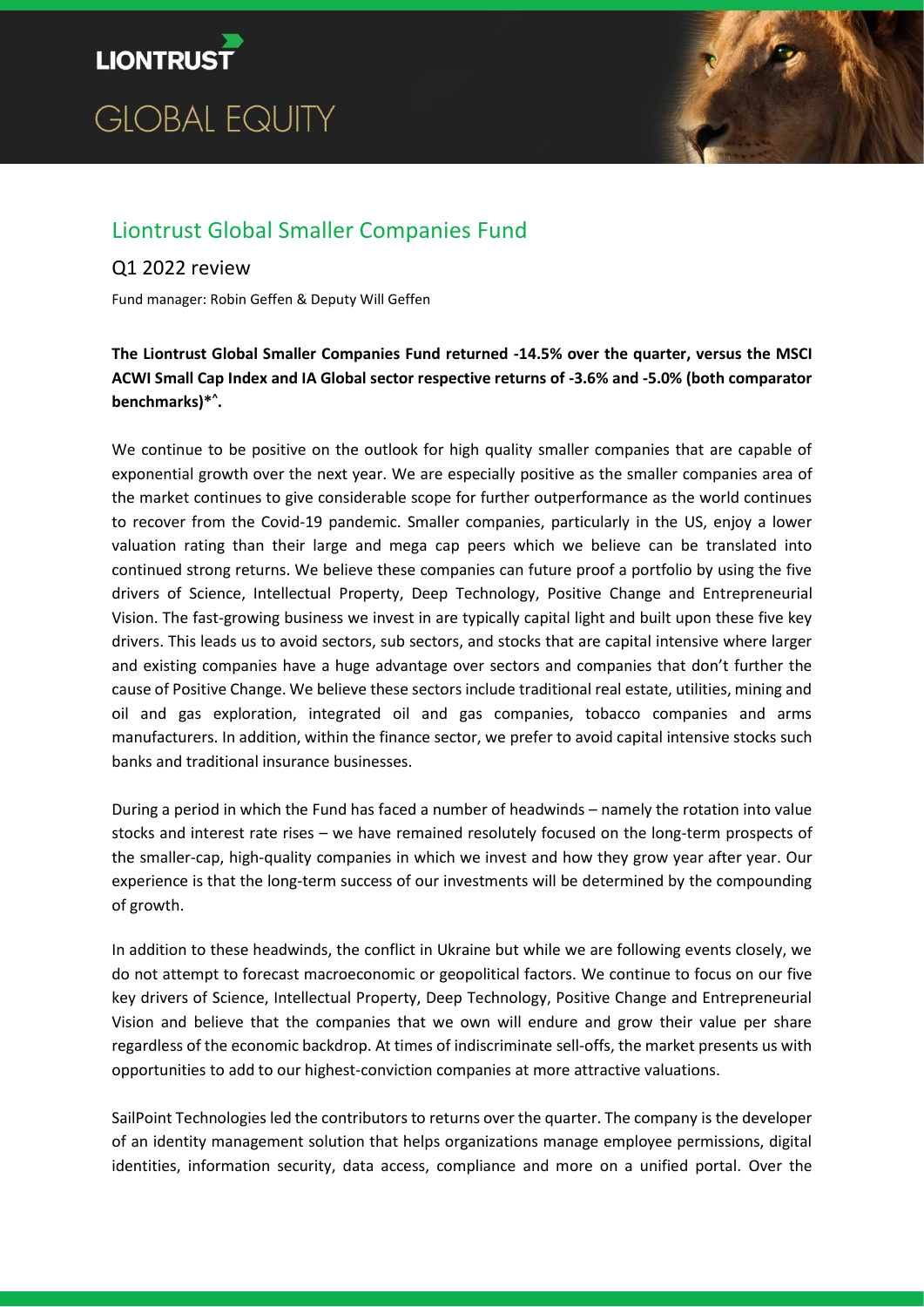quarter, the company announced its fourth quarter and full-year 2021 results, reporting a total annual recurring revenue (ARR) of \$370m, which is up 48% year-over-year. In addition, announcing fourth quarter and full year 2021 subscription revenue of \$78.8 million and \$273.2 million, up 41% and 39% year-over-year, respectively. The company commented "that fourth quarter performance was a record-breaking finish to a terrific year, with revenue and ARR well above our expectations, driven by strong demand for our SaaS identity security platform".

Box was also a notable contributor over the period. The company develops and markets cloud-based content management, collaboration, and file sharing tools for businesses. Over the quarter, Box announced preliminary financial results for the fourth quarter and fiscal year 2022, which ended January 31, 2022, giving a forecast for annual revenue growth of as much as 17% in 2025 as the content management software provider works to drive higher sales and improve margins following a bitter proxy fight. Having earlier said sales would increase as much as 14% in the current fiscal year.

Trex, the major manufacturer of wood-alternative composite decking, railing, and other outdoor items made from recycled materials, was the most notable detractor from overall returns over the quarter. The raising of interest rates took a toll on smaller companies, as it reduces the current value of cash flows anticipated down the road, in addition it also raises the prospect of higher borrowing costs. In terms of company news, Trex fell over the quarter after projecting double-digit revenue growth in 2022, citing the return to a "more normalized seasonal cadence similar to pre- pandemic patterns".

Also among the notable detractors was Ambarella, the fabless semiconductor design company, focusing on low-power, high-definition and Ultra HD video compression, image processing, and computer vision processors. The company fell experienced a sharp single-day decline over the quarter after its forecast for first quarter-revenue fell short of the average analyst estimate, citing a number of headwinds, including geopolitical, public health, and persistent supply chain challenges.

Asana was also among the detractors over the quarter. The web and mobile work management platform designed to help teams organize, track, and manage their work fell c.21% at the start of March after announcing a disappointing margin outlook in their Q4 results. Asana's revenue surged 63.6% year over year in the fourth quarter. The performance brought its full-year revenue up to \$378.4 million, which was up 67% annually. However, the company's guidance for significant sales growth deceleration, narrowing gross margins, and more significant losses this year prompted a sharp sell-off in the stock.

Shares in New Relic also experienced a significant one-day decline over the quarter, after the application software company reported its third-quarter results and gave an outlook where it widened its view for an adjusted full-year loss per share. Fever-Tree Drinks also tumbled after the high- end tonic maker said rising costs and logistics issues will impact margins this year, despite a trend for athome cocktails helping sales. The company explained that "cost headwinds in 2022 will be more significant than we anticipated, and whilst we are employing a range of mitigating actions, margins are expected to remain broadly flat in 2022".